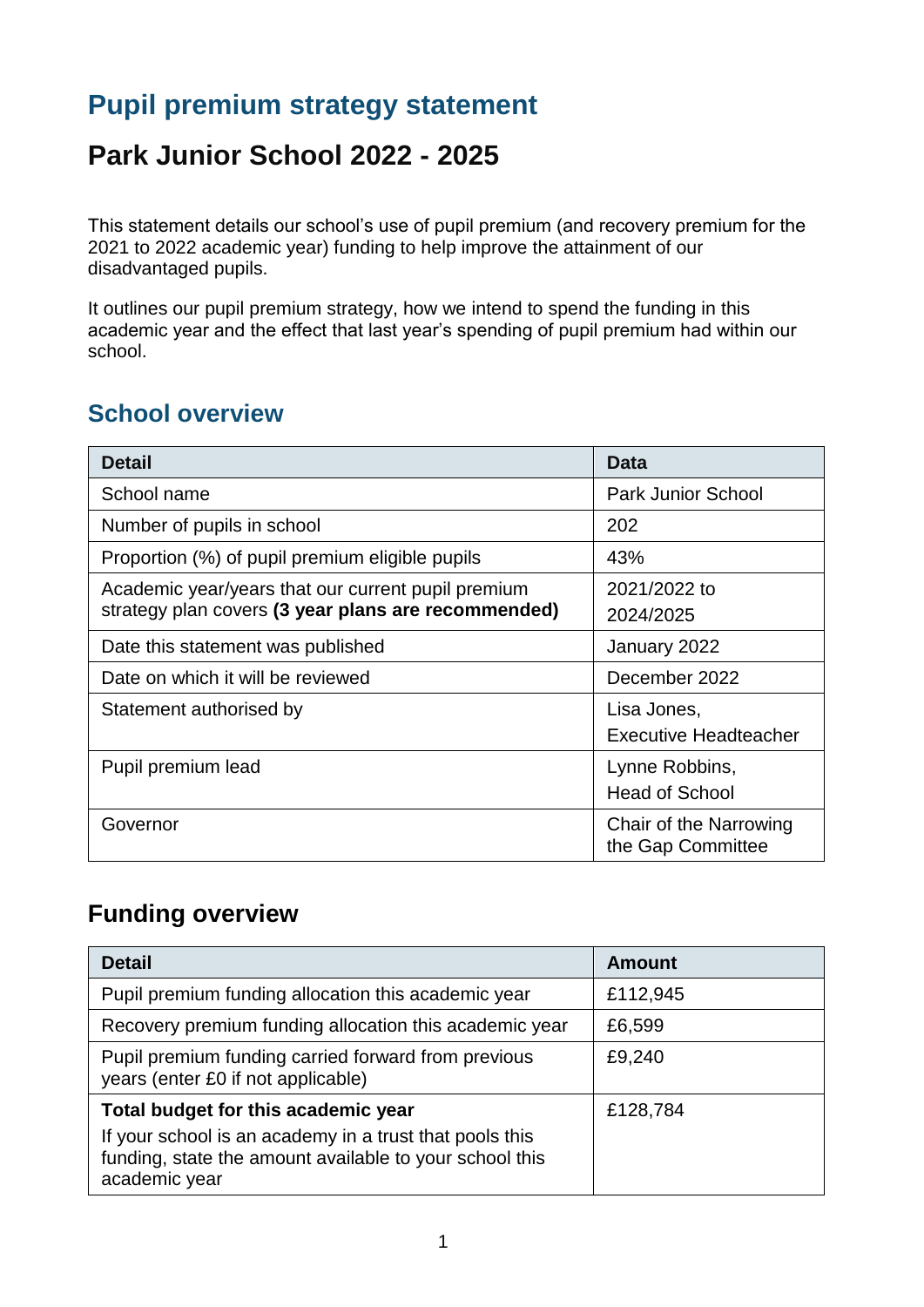# **Part A: Pupil premium strategy plan**

### **Statement of intent**

Our intention is that all children feel safe and secure leading to good progress across a broad and balanced curriculum. This is irrespective of the challenges they face in their day to day lives. The focus of our pupil premium strategy is to support disadvantaged pupils in being able to attain well and making progress from their starting points.

We will closely monitor the challenges faced by our children, such as those who have a support from other agencies. Reviewing and reflecting on this information will enable us to meet individual children's identified needs.

Good teaching with high-quality, in-class support is at the heart of our approach, with a focus on understanding the needs of individual children. This is proven to have the greatest impact on closing the disadvantage attainment gap and at the same time will benefit the non-disadvantaged children in our school. We are confident that in working towards the intended outcomes detailed below, non-disadvantaged children's attainment will be sustained and improved alongside progress for their disadvantaged peers.

Our strategy is also integral to wider school plans for education recovery, notably in its rigorous focus on quality curriculum design and implantation

Our approach will be responsive to common challenges and individual needs, rooted in robust diagnostic assessment. The approaches we have chosen complement each other to help ensure the needs of individual children are met. To ensure they are effective we will:

- ensure disadvantaged pupils are challenged in the work that they are set
- act early to intervene at the point need is identified
- adopt a whole school approach in which all staff take responsibility for disadvantaged children's outcomes and raise expectations of what they can achieve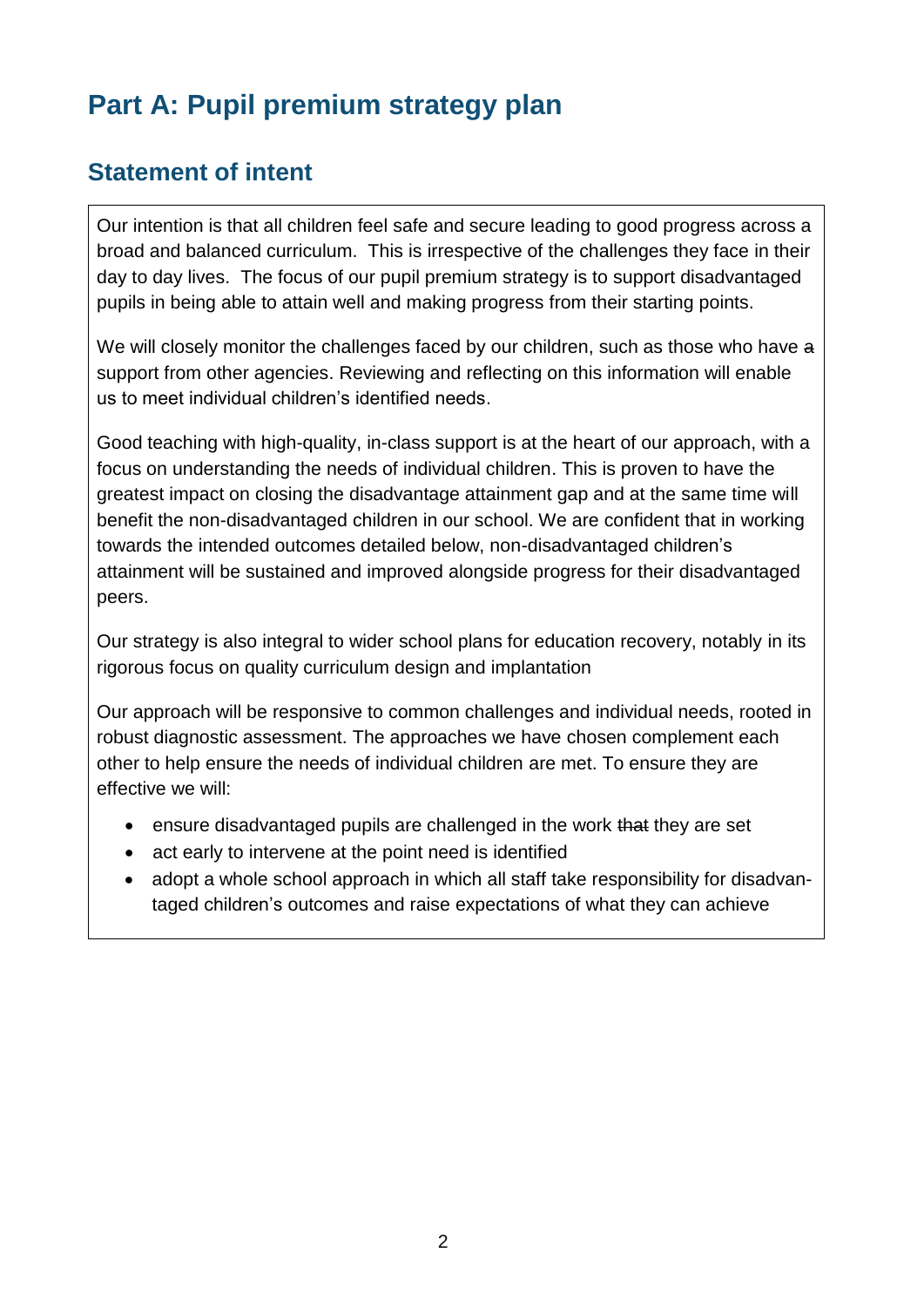# **Challenges**

This details the key challenges to achievement that we have identified among our disadvantaged pupils.

| <b>Challenge</b><br>number | <b>Detail of challenge</b>                                                                                                                                                                                                                                                                                                                                                                                                                           |
|----------------------------|------------------------------------------------------------------------------------------------------------------------------------------------------------------------------------------------------------------------------------------------------------------------------------------------------------------------------------------------------------------------------------------------------------------------------------------------------|
| 1                          | Assessments, observations, and discussions with children indicate vo-<br>cabulary gaps, reflecting limited life experience, among many disadvan-<br>taged children. These gaps are evident from when children start their<br>journey in our federation at the age of 2 right through our Junior School<br>and are more prevalent among our disadvantaged pupils than their<br>peers.                                                                 |
| $\overline{2}$             | Assessments, observations, and discussions with children suggest dis-<br>advantaged pupils generally have greater difficulties with phonics and/or<br>fluency than their peers. This negatively impacts on their development<br>as readers.                                                                                                                                                                                                          |
| 3                          | Our assessments and observations indicate that the education and well-<br>being of many of our disadvantaged children have been impacted by<br>partial school closures to a greater extent than for other children. These<br>findings are supported by national studies.                                                                                                                                                                             |
|                            | This has resulted in significant knowledge gaps leading to children fall-<br>ing further behind age-related expectations, especially in the wider cur-<br>riculum.                                                                                                                                                                                                                                                                                   |
| 4                          | Our assessments (including wellbeing surveys), observations and dis-<br>cussions with pupils and families have identified social and emotional is-<br>sues for many children, notable due to family stress, reduced parental<br>engagement through lockdown and a lack of enrichment opportunities<br>during school closure and Covid19 restrictions. These challenges partic-<br>ularly affect disadvantaged pupils, impacting on their attainment. |
| 5                          | There has been a rise in the number of children with identified SEND<br>particularly with social and emotional needs. A large percentage of chil-<br>dren on the SEN register are disadvantaged pupils. There has been a<br>delay to identifying specific barriers to learning for SEND children due to<br>Covid19 working restrictions. Self-regulation and therefore behaviour is<br>an issue for some of our pupil premium children.              |
| 6                          | The attendance of some pupil premium children remains a concern.<br>These children also have had lower engagement with home learning<br>during periods of school closure or isolation.                                                                                                                                                                                                                                                               |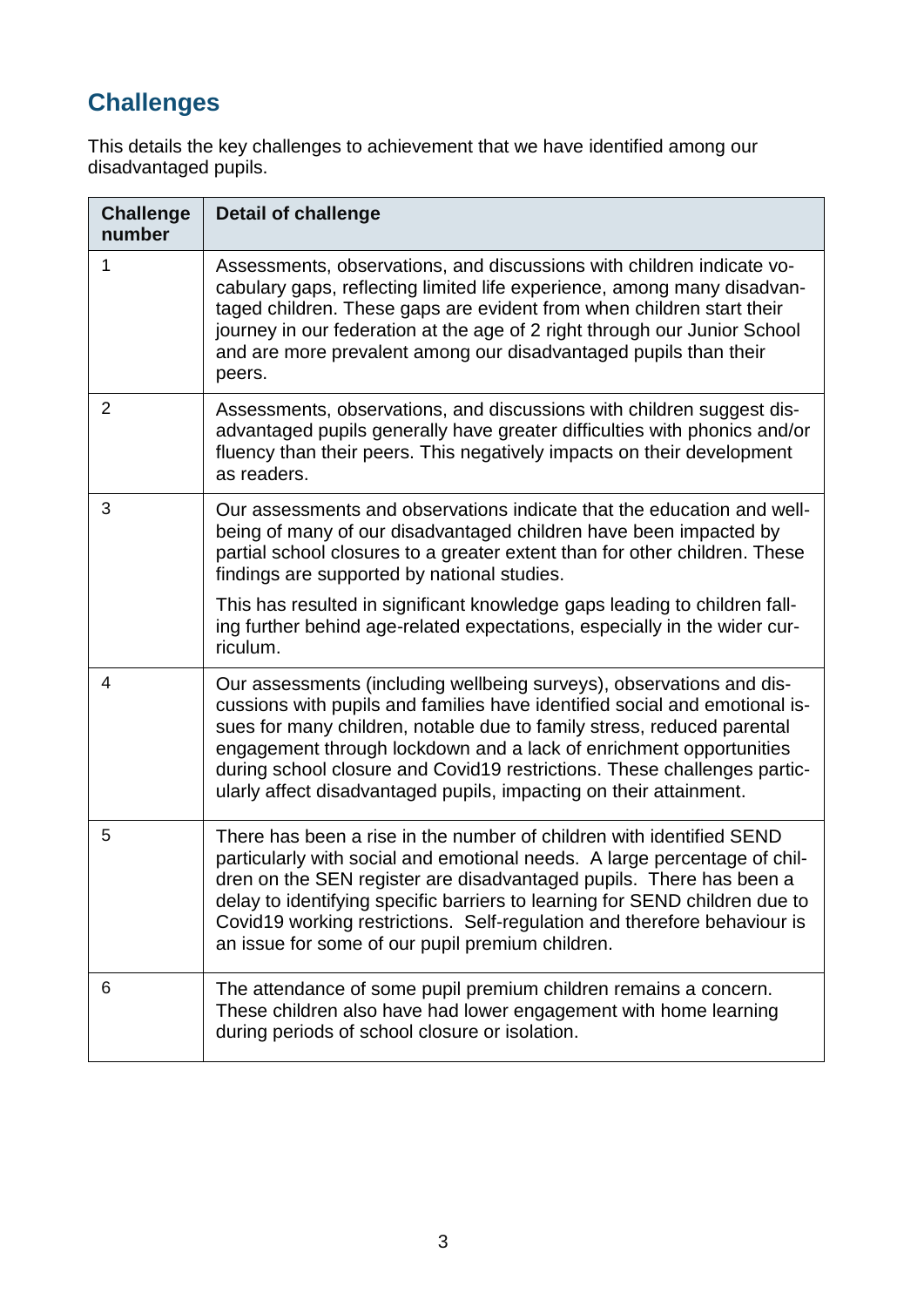## **Intended outcomes**

This explains the outcomes we are aiming for **by the end of our current strategy plan**, and how we will measure whether they have been achieved.

| <b>Intended outcome</b>                                                                                                                                                                        | <b>Success criteria</b>                                                                                                                                                                                                                                                                                                                                                                                                                                                                                                                                                                                                                                                                  |
|------------------------------------------------------------------------------------------------------------------------------------------------------------------------------------------------|------------------------------------------------------------------------------------------------------------------------------------------------------------------------------------------------------------------------------------------------------------------------------------------------------------------------------------------------------------------------------------------------------------------------------------------------------------------------------------------------------------------------------------------------------------------------------------------------------------------------------------------------------------------------------------------|
| Improved oral<br>language skills and<br>vocabulary among<br>disadvantaged pupils.                                                                                                              | Assessments and observations indicate significantly im-<br>proved oral language among disadvantaged pupils. This is<br>evident when triangulated with other sources of evidence,<br>including engagement in lessons, book scrutiny and ongo-<br>ing assessment for learning.                                                                                                                                                                                                                                                                                                                                                                                                             |
| Improved reading<br>attainment among<br>disadvantaged pupils.                                                                                                                                  | KS2 reading outcomes in 2024/25 show that more than<br>65% of disadvantaged pupils met the expected standard.                                                                                                                                                                                                                                                                                                                                                                                                                                                                                                                                                                            |
| To ensure children's<br>wellbeing needs are<br>consistently addressed,<br>particularly for our<br>disadvantaged pupils.                                                                        | Children's wellbeing needs are being addressed evidenced<br>by:<br>$\bullet$<br>The minutes of the Wellbeing and Inclusion Team show<br>that children's pastoral needs are consistently and pro-<br>actively met.<br>There is a significant reduction in recorded behaviour<br>$\bullet$<br>incidents on CPOMS<br>There is an increase in participation in extra-curricular<br>$\bullet$<br>provision among disadvantaged pupils<br>Monitoring of both children's and parent's views show<br>$\bullet$<br>positive feedback about the school's pastoral offer<br>Data from the Gloucestershire Pupil Wellbeing Survey<br>$\bullet$<br>shows improved results for disadvantaged children. |
| To ensure the needs of<br>pupil premium children<br>with SEND and other<br>individual needs are<br>addressed<br>systematically through<br>well planned and<br>reviewed tailored<br>provisions. | Children's individual educational needs are being ad-<br>dressed evidenced by:<br>An online provision mapping tool showing a consistent<br>cycle of planning and review.<br>SEND children make measurable progress from as-<br>$\bullet$<br>sessed starting points (Insight tracking)<br>Children's reviewed MyPlans show progress against in-<br>$\bullet$<br>dividual targets.                                                                                                                                                                                                                                                                                                         |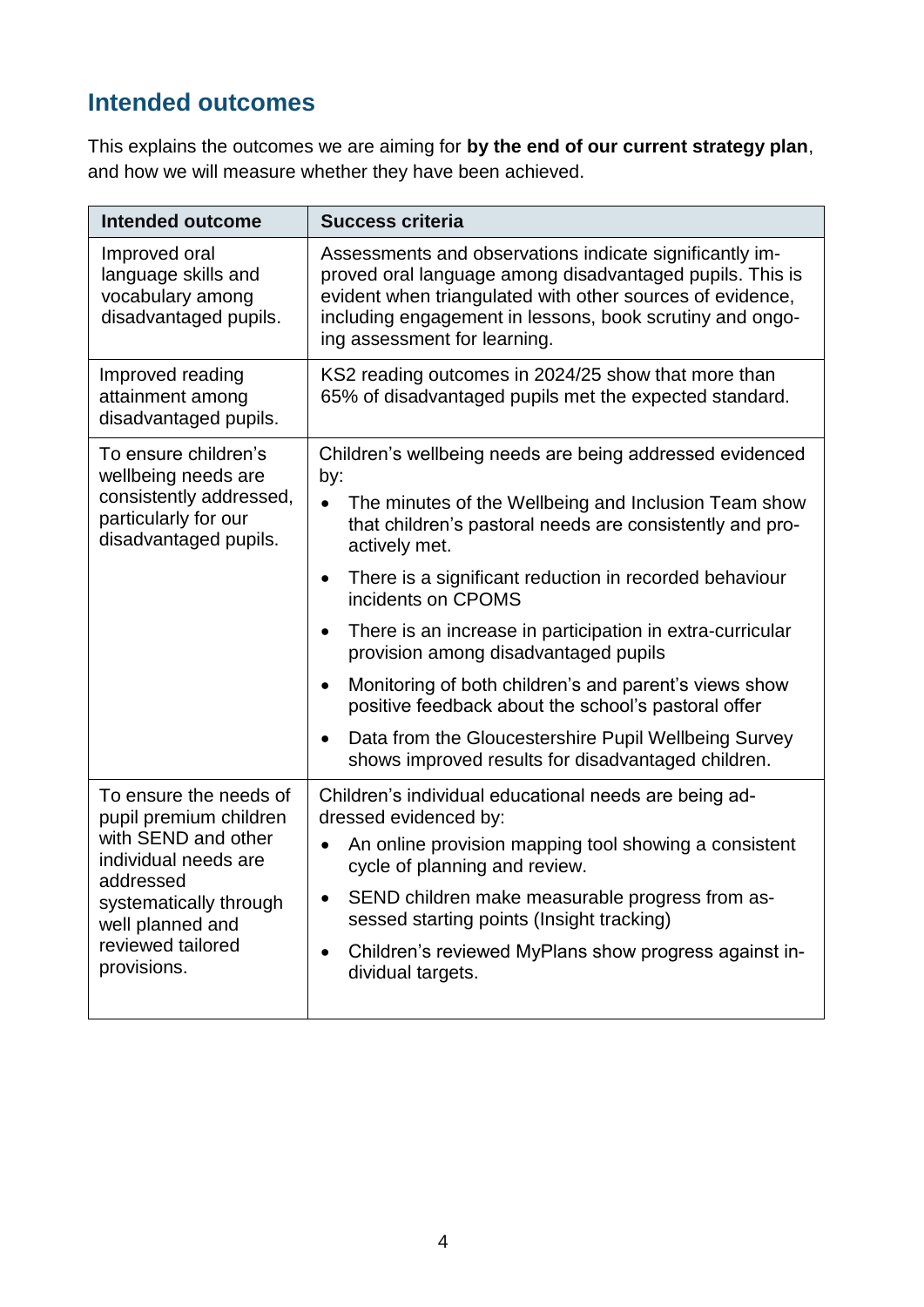## **Activity in this academic year**

This details how we intend to spend our pupil premium (and recovery premium funding) **this academic year** to address the challenges listed above.

### **Teaching (for example, CPD, recruitment and retention)**

Budgeted cost: **£21,500**

| <b>Activity</b>                                                                                                                                                           | <b>Evidence that supports this</b><br>approach                                                                                                                                                                                                                                                                                                                      | <b>Challenge</b><br>number(s)<br>addressed |
|---------------------------------------------------------------------------------------------------------------------------------------------------------------------------|---------------------------------------------------------------------------------------------------------------------------------------------------------------------------------------------------------------------------------------------------------------------------------------------------------------------------------------------------------------------|--------------------------------------------|
| Purchase of standardised<br>diagnostic assessments.<br>(NFER and AR)<br>Training for staff to ensure<br>assessments are interpreted<br>and administered correctly.        | Standardised tests can provide reliable<br>insights into the specific strengths and<br>weaknesses of each pupil to help<br>ensure they receive the correct<br>additional support through interventions<br>or teacher instruction:<br><b>Standardised tests   Assessing and</b><br><b>Monitoring Pupil Progress   Education</b><br><b>Endowment Foundation   EEF</b> | 1,285                                      |
| Purchase of a DfE validated<br><b>Systematic Synthetic Phon-</b><br>ics programme to secure<br>stronger phonics catch up in-<br>terventions for identified chil-<br>dren. | Phonics approaches have a strong<br>evidence base that indicates a positive<br>impact on the accuracy of word reading<br>(though not necessarily<br>comprehension), particularly for<br>disadvantaged pupils:<br><b>Phonics   Toolkit Strand   Education</b><br><b>Endowment Foundation   EEF</b>                                                                   | 2 & 5                                      |
| Improve the quality of SEND<br>provision through appointing<br>a full time SENCO for the<br>federation to advise teachers<br>on effective inclusive prac-<br>tice.        | There is extensive evidence including<br>SEN support: A rapid evidence<br>assessment Research report July 2017<br>and The EEF report on Special<br><b>Educational Needs in Mainstream</b><br>Schools.                                                                                                                                                               | 5, 1, 2 & 3                                |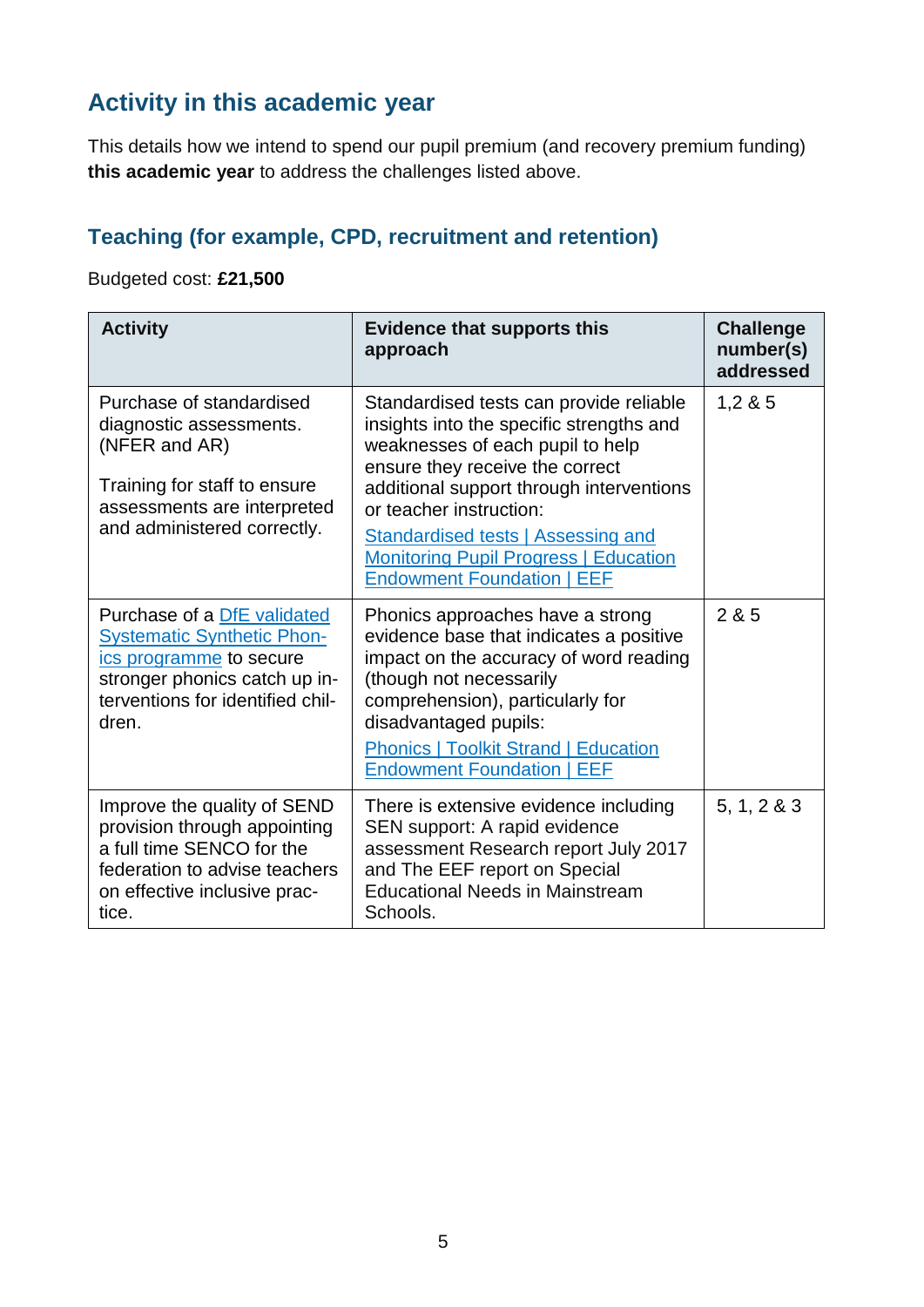# **Targeted academic support**

Budgeted cost: **£65,000**

| <b>Activity</b>                                                                                                                                                                                                                                                                                                                                       | Evidence that supports this approach                                                                                                                                                                                                                                                                                                                                           | <b>Challenge</b><br>number(s)<br>addressed |
|-------------------------------------------------------------------------------------------------------------------------------------------------------------------------------------------------------------------------------------------------------------------------------------------------------------------------------------------------------|--------------------------------------------------------------------------------------------------------------------------------------------------------------------------------------------------------------------------------------------------------------------------------------------------------------------------------------------------------------------------------|--------------------------------------------|
| Ensure a good level of<br>support is available from<br>teaching partners. This<br>will enable teachers to<br>target their own support<br>at particular children and<br>will enable the delivery<br>of interventions including<br>precision teaching.                                                                                                  | There is some good evidence which shows<br>the effective use of teaching partners can<br>ensure and additional 4 months progress.<br><b>Teaching Assistant Interventions   EEF</b><br>(educationendowmentfoundation.org.uk)                                                                                                                                                    | 1,283                                      |
| <b>Additional phonics</b><br>sessions targeted at<br>disadvantaged pupils<br>who require further<br>phonics support. This<br>will be delivered in<br>collaboration with our<br>partner Infant school<br>and local English hub.                                                                                                                        | Phonics approaches have a strong<br>evidence base indicating a positive impact<br>on pupils, particularly from disadvantaged<br>backgrounds. Targeted phonics<br>interventions have been shown to be more<br>effective when delivered as regular<br>sessions over a period up to 12 weeks:<br><b>Phonics   Toolkit Strand   Education</b><br><b>Endowment Foundation   EEF</b> | $\overline{2}$                             |
| Engaging with the<br><b>National Tutoring Pro-</b><br>gramme to provide a<br>blend of tuition through<br>school-led tutoring for<br>pupils whose education<br>has been most impacted<br>by the pandemic. A<br>significant proportion of<br>the pupils who receive<br>tutoring will be<br>disadvantaged, including<br>those who are high<br>attainers. | Tuition targeted at specific needs and<br>knowledge gaps can be an effective<br>method to support low attaining pupils or<br>those falling behind in small groups:<br><b>Small group tuition   Toolkit Strand   Educa-</b><br>tion Endowment Foundation   EEF                                                                                                                  | 2 & 3                                      |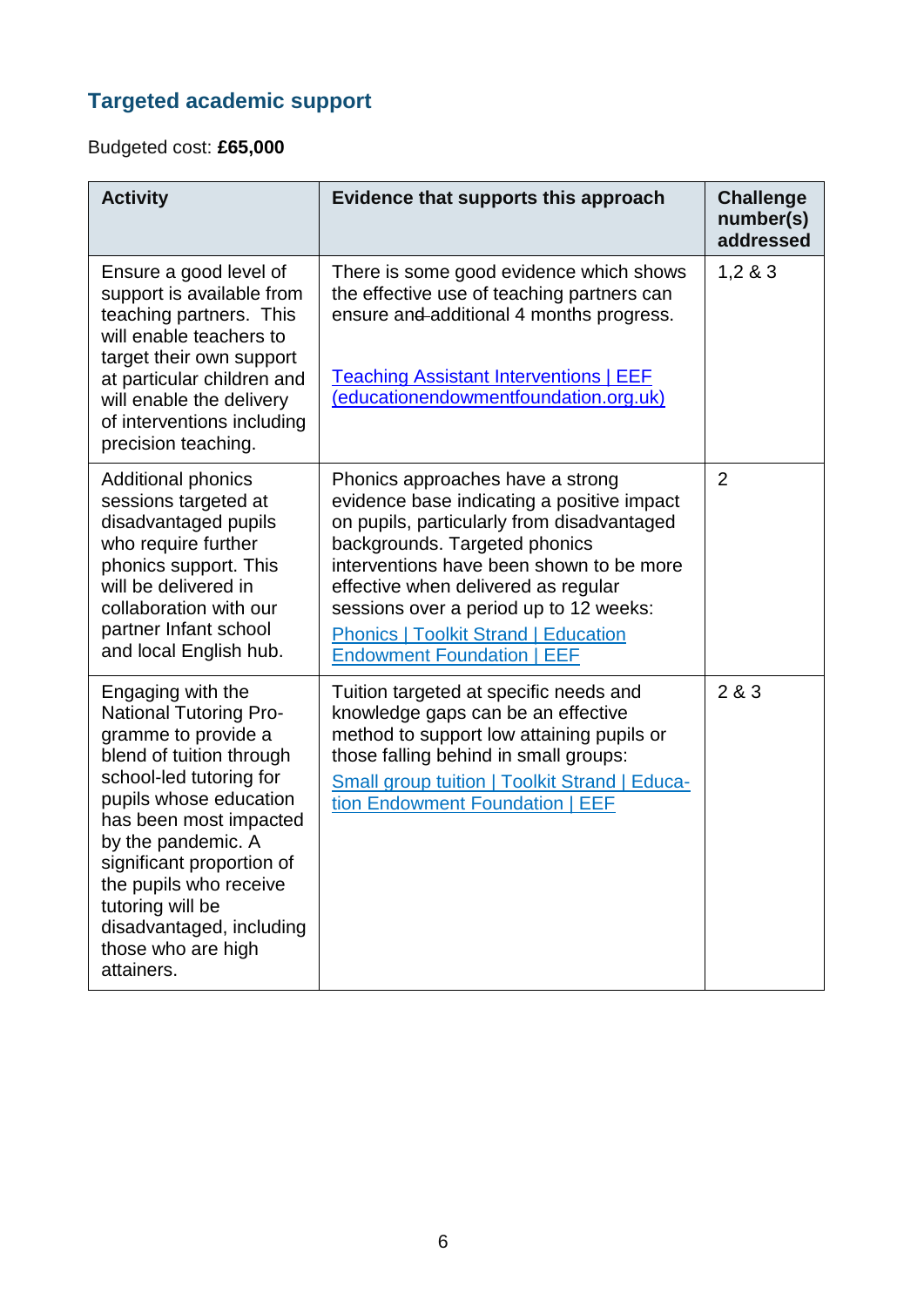#### **Wider strategies (for example, related to attendance, behaviour, wellbeing)** Budgeted cost: **£42,000**

#### **Activity Evidence that supports this approach Challenge number(s) addressed** Whole staff training on behaviour management and the development of a federation wide policy with the aim of developing our school ethos and improving behaviour across school. Both targeted interventions and universal approaches can have positive overall effects: [Behaviour interventions | EEF](https://educationendowmentfoundation.org.uk/education-evidence/teaching-learning-toolkit/behaviour-interventions)  [\(educationendowmentfoundation.org.uk](https://educationendowmentfoundation.org.uk/education-evidence/teaching-learning-toolkit/behaviour-interventions) [\)](https://educationendowmentfoundation.org.uk/education-evidence/teaching-learning-toolkit/behaviour-interventions) 5 Whole school training on effective use of the Child Protection Online Management System (CPOMS). Recommendations from other schools and evidence from case studies show a positive impact on meeting children's needs through consistently recording and monitoring concerns. CPOMS – [Case studies –](https://www.cpoms.co.uk/casestudies/) CPOMS 4, 5 & 6 Recruiting and retaining a Family Partnership Provider to meet the wider needs of children and families and provide targeted parenting support and increase parental engagement. Research shows a range of benefits from increased parental engagement. The EEF toolkit analysis shows 4 months increased progress. [Parental engagement | EEF](https://educationendowmentfoundation.org.uk/education-evidence/teaching-learning-toolkit/parental-engagement)  [\(educationendowmentfoundation.org.uk\)](https://educationendowmentfoundation.org.uk/education-evidence/teaching-learning-toolkit/parental-engagement) 4 Establish a Wellbeing and Inclusion Team for the Federation. Meet regularly to ensure children's additional wellbeing and educational needs are addressed proactively. The EEF toolkit shows a positive impact of 4 months progress from targeting Social and Emotional Learning. Social and emotional learning | EEF [\(educationendowmentfoundation.org.uk\)](https://educationendowmentfoundation.org.uk/education-evidence/teaching-learning-toolkit/social-and-emotional-learning) 4 Continue to fund Emotional Literacy Support Assistants in order to meet children's identified SEMH needs. 4 Embedding principles of good practice set out in the DfE's [Improving School Attendance](https://www.gov.uk/government/publications/school-attendance/framework-for-securing-full-attendance-actions-for-schools-and-local-authorities) advice. This will involve training and release The DfE guidance has been informed by engagement with schools that have significantly reduced levels of absence and persistent absence. 6

time for staff to develop and implement new procedures and appointing a Family Partnership Provider to work proactively to improve attendance.

#### **Total budgeted cost: £128,500**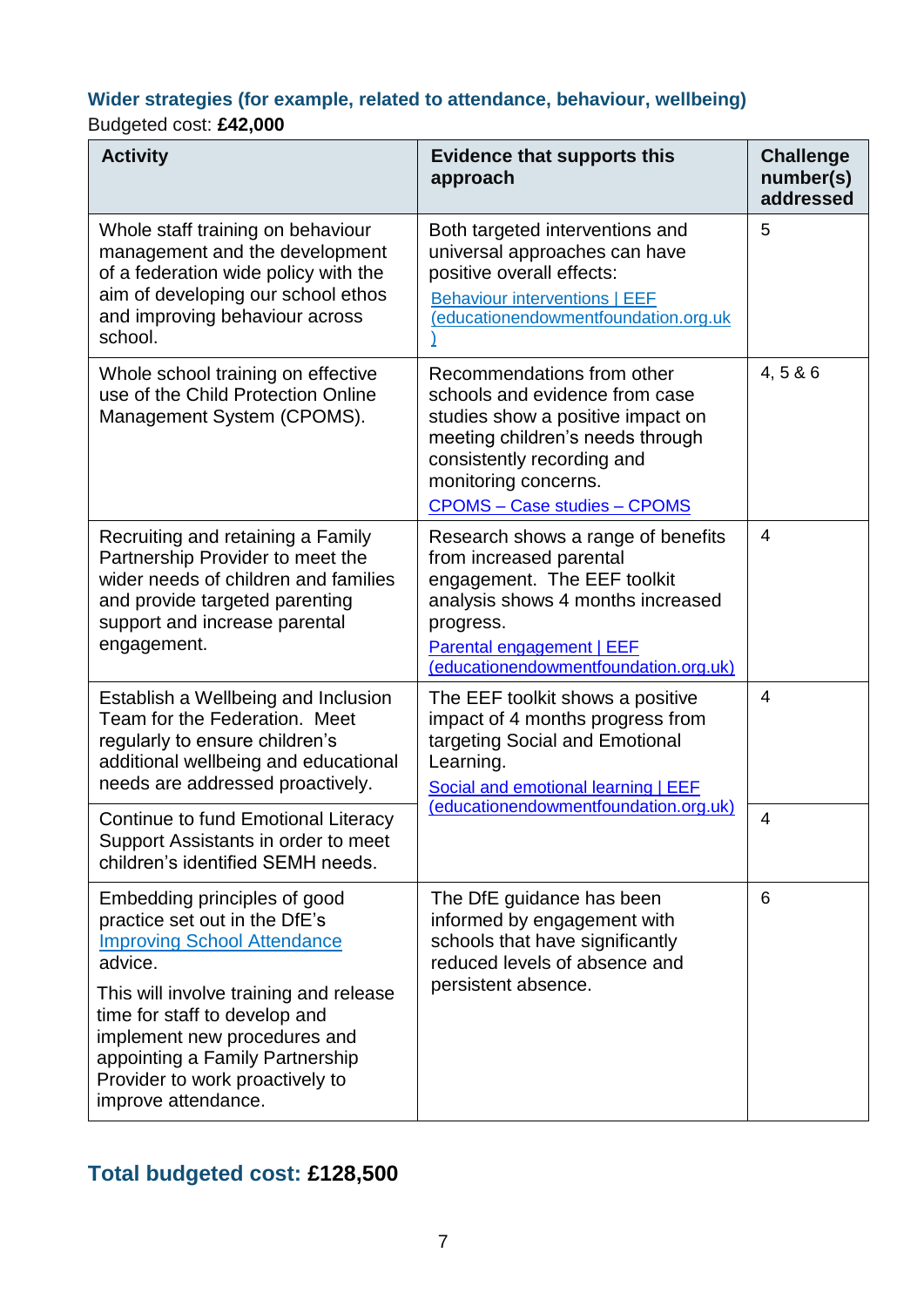# **Part B: Review of outcomes in the previous academic year**

#### **Pupil premium strategy outcomes**

This details the impact that our pupil premium activity had on pupils in the 2020 to 2021 academic year.

The previous pupil premium strategy was intended to run for another year but has been reviewed early due to the requirement to switch to a new statutory format. A full reflective review is recorded on the previous strategy document.

The impact of lockdowns and changes within school provision and assessment mean schools internal data is inconclusive in relation to the impact of the wide range of strategies in place. However case studies, staff feedback and anecdotal evidence highlight the use of Emotional Literacy Support Assistants and precision teaching as particularly effective.